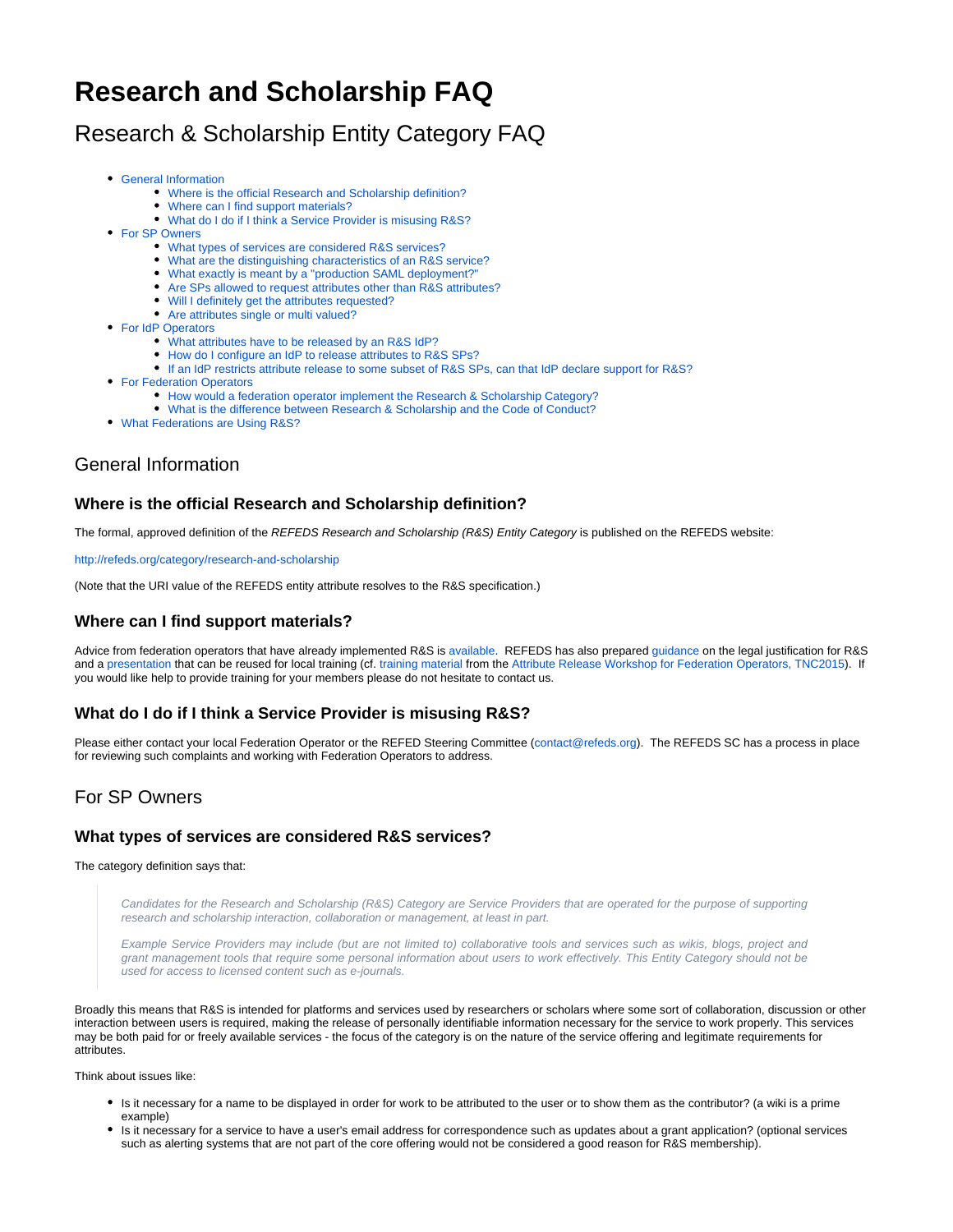As a federation, you should be satisfied that the release of personal data is an essential part of the operation of the service (and not purely to activate added features) and that the service in question, whether commercial or not, exists to support research and scholarship as a primary function.

Services that should **not** be included in this category include:

- e-Journal, ebook or other data access, where content may be accessed based on a users affiliation without a need for personal information.
- Services selling products or offering discounts to staff or students based on their affiliation.

#### <span id="page-1-0"></span>**What are the distinguishing characteristics of an R&S service?**

Collaboration is a sufficient condition for inclusion in the R&S category. Thus a service that functions as a collaborative tool (at least in part) meets the intent of this category.

A wiki is probably the most obvious example of a collaborative service. Other examples include (but are not limited to): calendaring and scheduling tools, content and document management systems, and mailing list software.

Scientific research (broadly defined) is inherently a collaborative endeavor, and so web apps, portals, and computational tools for researchers clearly satisfy the intent of R&S. Collaborative learning platforms for research or education are also candidates for the R&S category.

An important characteristic of collaborative tools and services is that they require the user's name to function effectively. Hence, the R&S attribute bundle includes a name-based identifier (eduPersonPrincipalName) and person name as essential attributes. The user's email address is also included in the bundle, to facilitate communication among the users of the service and between the service and its users.

#### <span id="page-1-1"></span>**What exactly is meant by a "production SAML deployment?"**

The following REFEDS R&S requirement:

4.3.1 The Service Provider is a production SAML deployment that supports SAML V2.0 HTTP-POST binding.

may be interpreted as the following pair of requirements:

- The Service Provider supports standard SAML V2.0 Web Browser SSO. In particular, the Service Provider has an endpoint in metadata that supports the SAML V2.0 HTTP-POST binding.
- The Service Provider is a production deployment or one of a group of services that together comprise a production deployment.

The latter includes dev and/or staging instances of the overall Service Provider deployment.

#### <span id="page-1-2"></span>**Are SPs allowed to request attributes other than R&S attributes?**

Service Providers should only request attributes that the service actually uses. The specification does not explicitly prevent Service Providers from requesting attributes outside the R&S attribute bundle. R&S works best for both Identity Providers and Service Providers when the bundle is treated as the maximal set of attributes requested. The specification gives the following advice:

Service Providers SHOULD limit their data requirements to the bundle of attributes defined in Section 5, but MAY negotiate for additional data as required via mechanisms that are outside the scope of this specification.

The category specifies "SHOULD" so as to not unintentionally disallow scenarios where there is a very good reason to ask for an extra attribute, although providers are encouraged to stick to the R&S bundle where-ever possible. An example exception might be where a contractual arrangement exists and specific attributes (e.g. eduPersonEntitlement) are used to help flag this contractual arrangement.

That said, if an SP requests an attribute outside the R&S attribute bundle, an IdP that supports R&S is by no means required to release it.

#### <span id="page-1-3"></span>**Will I definitely get the attributes requested?**

Release of data from organisations is governed by data protection laws that provide a variety of mechanisms to ensure that people and organisations have choice over the data that is released. R&S is designed to safely and securely release appropriate and required data and all IdPs are encourage to release requested attributes. There may however be legitimate reasons for attributes not be release (e.g. user consent, data not available for all users in IDM systems etc.). SPs are encouraged to consider providing helpful error message screens where this may impact service provision.

#### <span id="page-1-4"></span>**Are attributes single or multi valued?**

Service Providers should reference the [eduPerson specification](http://software.internet2.edu/eduperson/internet2-mace-dir-eduperson-201602.html#eduPersonScopedAffiliation) for details on values that may be received per attribute, but in general terms:

- **eduPersonPrincipalName, eduPersonTargetedID, displayName are single-valued.**
- givenName + sn, email address, eduPersonScopedAffiliation can be mutli-valued.

## <span id="page-1-5"></span>For IdP Operators

#### <span id="page-1-6"></span>**What attributes have to be released by an R&S IdP?**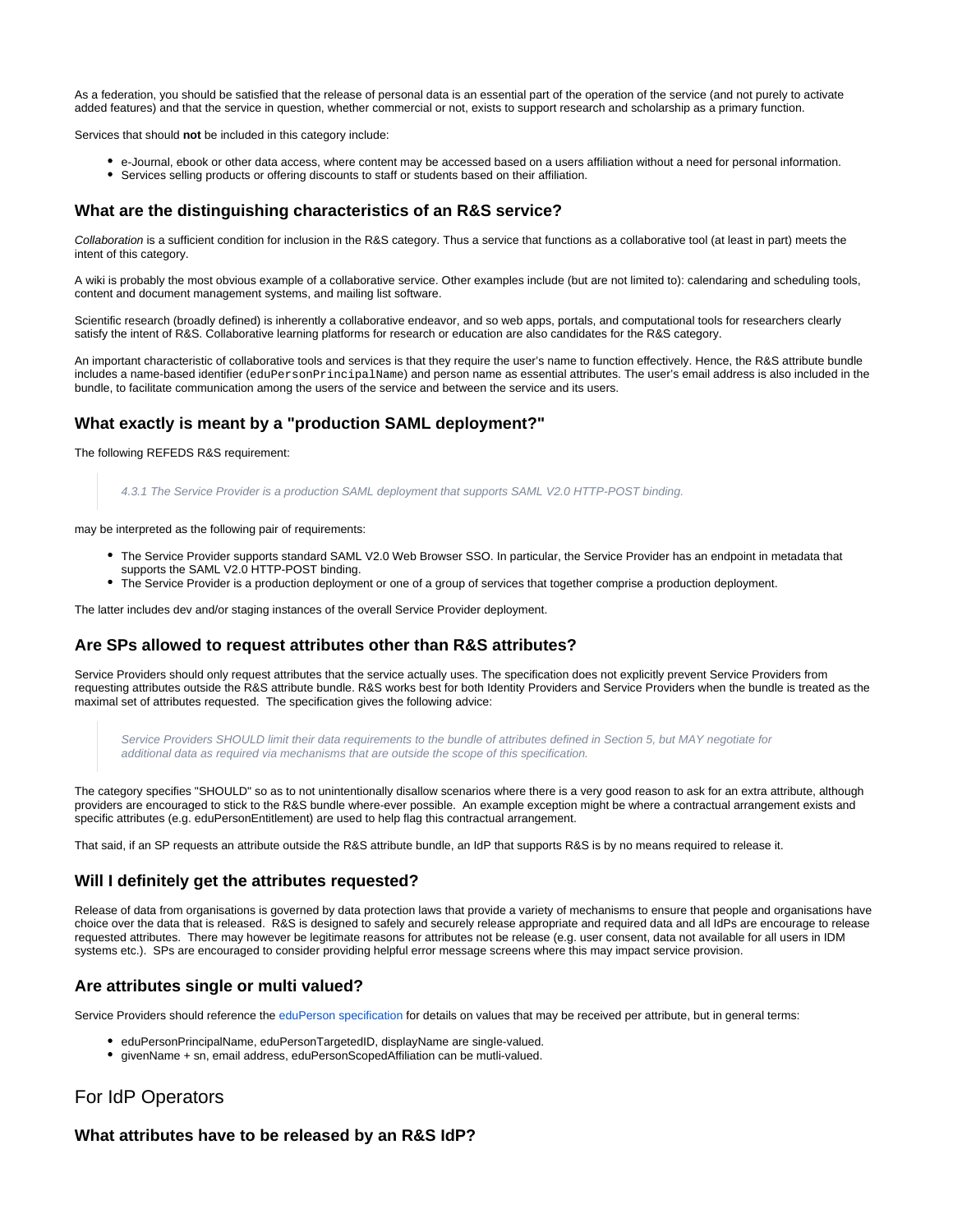The Research & Scholarship specification defines a bundles of attributes that Identity Providers supporting R&S must release to R&S services:

- email address, person name (either displayName or givenName+sn; ideally both forms to help applications that can only deal with one form), eduPersonPrincipalName
- If eduPersonPrincipalName values may be re-assigend at a given IdP (from one person to another, even after a grace period) a SAML 2.0 persistent NameID (or eduPersonTargetedId attribute, though deprecated) must also be released by that IdP. (Persistent NameIDs may not be re-assigned, so R&S SPs that

The bundle also includes one optional attribute (everything else above being mandated by the specification):

• eduPersonScopedAffiliation

Service Providers should therefore be prepared to not receive affiliation attributes under R&S, due to their optional nature. Affiliations in the form of eduPersonScopedAffiliation attribute values have long [known to be not widely interoperable](https://refeds.org/wp-content/uploads/2015/05/ePSAcomparison_0_13.pdf) (REFEDS Whitepaper, A.Cormack, M. Linden, 2009) particularly in cross-institutional, cross-cultural or international uses. (As pointed out in the conclusion of said whitepaper affiliations are also unsuitable for most kinds of authorization use-cases, them being too "high level"). For these reasons their use within R&S is not emphasized or recommended.

Category support is defined as follows:

An Identity Provider indicates support for the R&S Category by exhibiting the R&S entity attribute in its metadata. Such an Identity Provider MUST, for a significant subset of its user population, release all required attributes in the bundle defined in Section 5 to all R&S Service Providers, either automatically or subject to user consent or notification, without administrative involvement by any party.

Section 7 of the Entity Category gives details of how IdPs should implement support. Effectively managing use of eduPersonPrincipalName and eduPersonTargetedID in relation to reassignment is one of the areas that causes the most confusion. For the avoidance of doubt, REFEDS recommends that if you support both, release both.

#### <span id="page-2-0"></span>**How do I configure an IdP to release attributes to R&S SPs?**

To release attributes to all current and future R&S SPs with a one-time configuration, an IdP leverages entity attributes (instead of entity IDs). Thus the configuration steps documented in the [R&S IdP Config](https://wiki.refeds.org/display/ENT/Research+and+Scholarship+IdP+Config) topic require Shibboleth IdP v2.3.4 or later, which fully supports using entity attributes in SP metadata as part of an attribute release filter policy. No other SAML IdP software is known to support entity attributes at this time.

IdPs are broadly taking one of two approaches to releasing attributes to R&S SPs:

- Configure an IdP to Release a Fixed Subset of R&S Attributes. This releases the same subset to every R&S SP.
- Configure an IdP to Release a Dynamic Subset of R&S Attributes. This releases a different subset to each R&S SP based on the <md: RequestedAttribute> elements in SP metadata.

#### <span id="page-2-1"></span>**If an IdP restricts attribute release to some subset of R&S SPs, can that IdP declare support for R&S?**

The short answer is no. An IdP must release attributes to **all** R&S SPs before it can assert the REFEDS R&S entity attribute in metadata.

Consider, for example, an IdP that releases the minimal subset of the R&S attribute bundle to any SP that is a member of **both** the Code of Conduct category **and** the Research & Scholarship category. That IdP is **not** eligible to receive the REFEDS R&S entity attribute in its metadata.

As another example, consider an IdP that releases the minimal subset of the R&S attribute bundle to any R&S SP in the InCommon Federation (but no other federation). That IdP may **not** receive the REFEDS R&S entity attribute in its metadata.

Finally, consider the following counterexample. Suppose an IdP releases the minimal subset of the R&S attribute bundle to any R&S SP provided the user is a non-student. That IdP may indeed receive the REFEDS R&S entity attribute in its metadata since it supports the R&S category "for a significant subset of its user population," as required by the REFEDS R&S specification.

## <span id="page-2-2"></span>For Federation Operators

#### <span id="page-2-3"></span>**How would a federation operator implement the Research & Scholarship Category?**

Some tips and suggestions for [implementing the Research & Scholarship Category](https://wiki.refeds.org/pages/viewpage.action?pageId=57147646) are given in a separate document. There is also [guidance and advice](https://wiki.refeds.org/display/ENT/Guidance+on+justification+for+attribute+release+for+RandS)  [on attribute release](https://wiki.refeds.org/display/ENT/Guidance+on+justification+for+attribute+release+for+RandS) and a useful [seven step programme](https://wiki.refeds.org/display/ENT/Guidance+on+justification+for+attribute+release+for+RandS) that could be used when adding service providers to an entity category.

#### <span id="page-2-4"></span>**What is the difference between Research & Scholarship and the Code of Conduct?**

The [GÉANT Data Protection Code of Conduct](https://wiki.refeds.org/display/CODE/Data+Protection+Code+of+Conduct+Home) is a process that allows Service Providers to commit to a series of declarations of support for data protection within the context of the EU Data Protection Directive. Like R&S, it results in the application of an entity category tag and is intended to give greater confidence to IdPs when releasing data.

- The Code of Conduct is designed to help IdPs feel more comfortable with the SPs intentions to abide by existing data protection law and therefore have relationship with them, but does not define attribute release and does not work outside of Europe in its current form, although an international version is being explored.
- <span id="page-2-5"></span>R&S is designed to help IdPs that are struggling to define any sort of attribute release policies have an easier way of mitigating the risk and designing policies for a small subset of Service Providers that have been through some minimal vetting. It can be used by any federation globally.